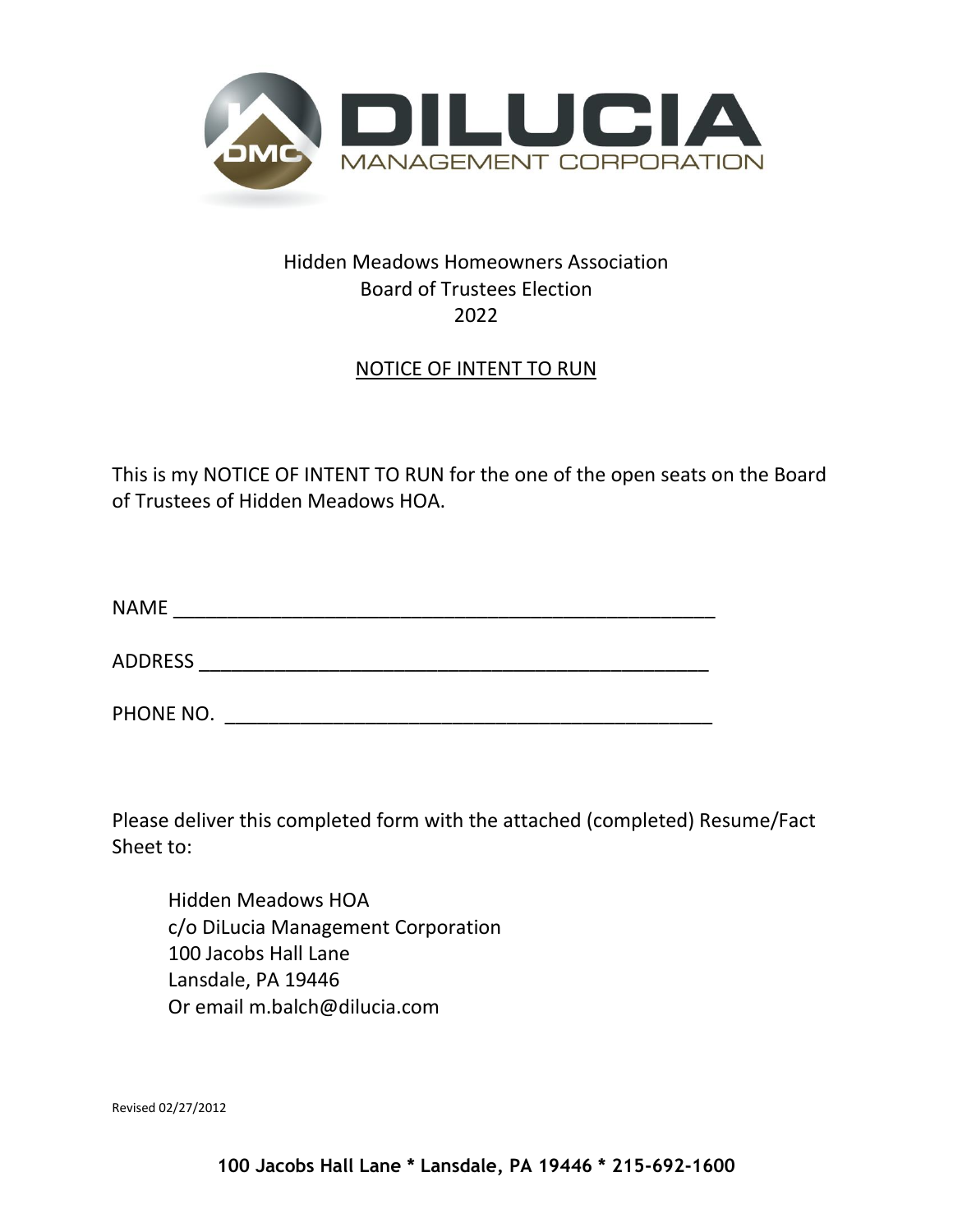

## **RESUME/FACT SHEET** Board of Trustees Application -2022 Elections

| Name:    |  |  |
|----------|--|--|
| Address: |  |  |
| Phone:   |  |  |

What is your purpose in running for an open seat on the Board of Trustees?

What are your objectives for Hidden Meadows HOA if you were elected?

Briefly describe your work experience:

(OVER)